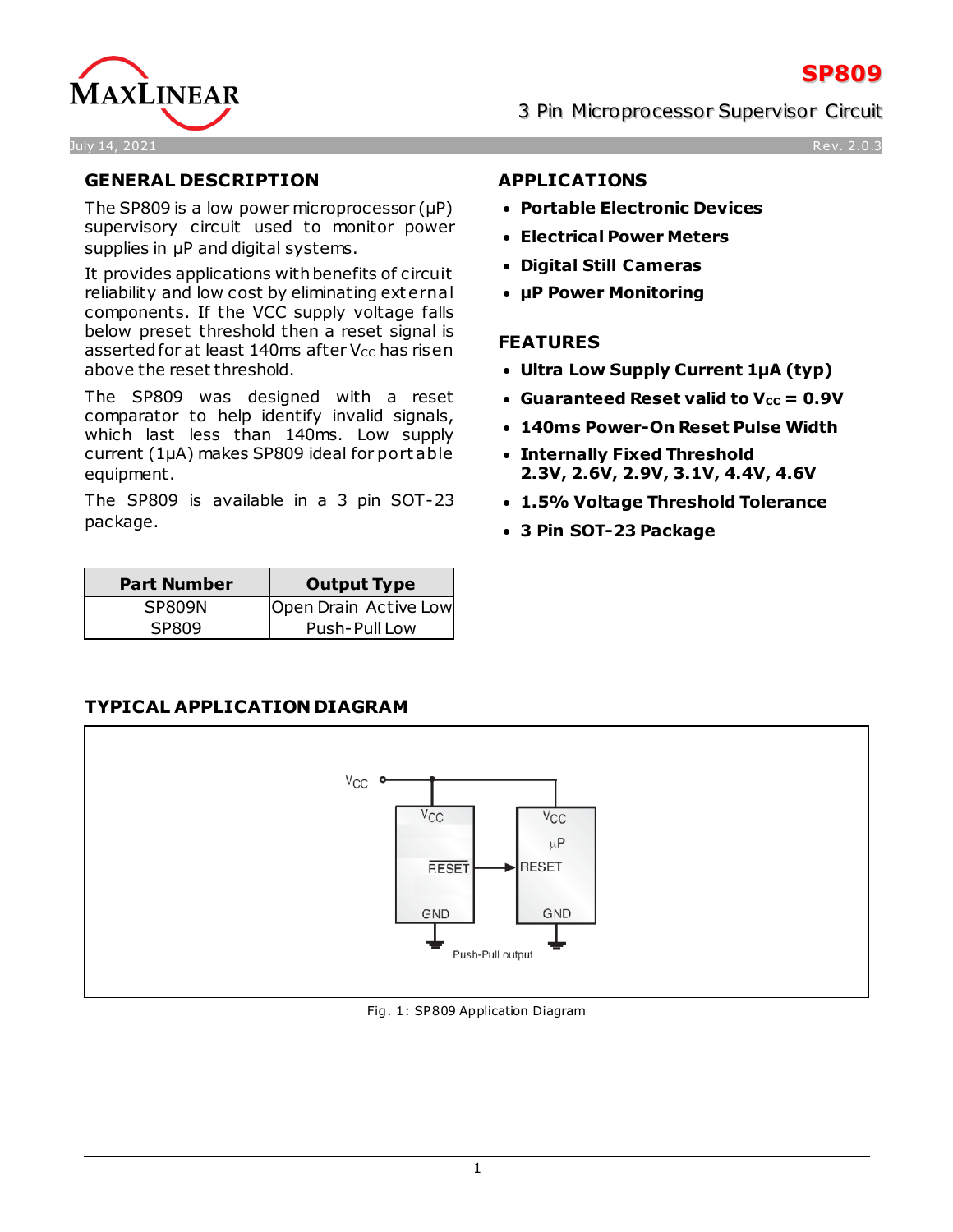

## **ABSOLUTE MAXIMUM RATINGS**

These are stress ratings only and functional operation of the device at these ratings or any other above those indicated in the operation sections of the specifications below is not implied. Ex posu re to a bsolute m axim um rating conditions for extended periods of time may affect reliability.

## **ELECTRICAL SPECIFICATIONS**

Specifications with standard type are for an Operating Temperature of  $T_A = 25^{\circ}C$  only; limits applying over the full Operating Temperature range are denoted by a "•". Minimum and Maximum limits are guaranteed through test, design, or sta tistical correlation. Typical values represent the most likely parametric norm at  $T_A = 25^{\circ}$ C, and are provided for reference purposes only. Unless otherwise indicated,  $T_A = 25^{\circ}C$ .

| <b>Parameter</b>                              | Min.        | Typ. | Max.  | <b>Units</b> |           | <b>Conditions</b>                                                    |
|-----------------------------------------------|-------------|------|-------|--------------|-----------|----------------------------------------------------------------------|
| Operating Voltage Range V <sub>cc</sub>       | 0.9         |      | 6.0   | $\vee$       |           |                                                                      |
| Supply Current I <sub>cc</sub>                |             | 1.0  | 3.0   | μA           |           | $V_{CC} = V_{TH} + 0.1V$                                             |
|                                               | 2.265       | 2.3  | 2.335 |              |           | $T_A = +25$ °C                                                       |
|                                               | 2.254       |      | 2.346 |              | $\bullet$ | $T_A = -40$ °C to 85 °C                                              |
|                                               | 2.561       | 2.6  | 2.639 |              |           | $T_A = +25°C$                                                        |
|                                               | 2.548       |      | 2.652 |              | $\bullet$ | $T_A = -40$ °C to 85 °C                                              |
|                                               | 2.857       | 2.9  | 2.944 |              |           | $T_A = +25$ °C                                                       |
|                                               | 2.842       |      | 2.958 | V            | $\bullet$ | T <sub>A</sub> =-40°C to 85°C                                        |
| Reset Threshold VTH                           | 3.054       | 3.1  | 3.147 |              |           | $T_A = +25$ °C                                                       |
|                                               | 3.038       |      | 3.162 |              | $\bullet$ | $T_A = -40$ °C to 85 °C                                              |
|                                               | 4.334       | 4.4  | 4.466 |              |           | $T_A = +25$ °C                                                       |
|                                               | 4.312       |      | 4.488 |              | $\bullet$ | T <sub>A</sub> =-40°C to 85°C                                        |
|                                               | 4.531       | 4.6  | 4.669 |              |           | $T_A = +25$ °C                                                       |
|                                               | 4.508       |      | 4.692 |              | $\bullet$ | $T_A = -40$ °C to 85 °C                                              |
| V <sub>CC</sub> Reset Delay t <sub>TRIP</sub> |             | 20   |       | μs           |           | $V_{CC} = V_{TH}$ to (V <sub>TH</sub> - 0.1V), V <sub>TH</sub> =3.1V |
| Reset Active Timeout Period tRP               | 140         | 230  | 560   |              |           | $T_A = +25°C$                                                        |
|                                               | 100         |      | 1030  | ms           | $\bullet$ | $T_A = -40$ °C to 85 °C                                              |
| RESET Output Voltage V <sub>OH</sub>          | $0.8V_{CC}$ |      |       |              |           | $V_{CC} = V_{TH} + 0.1V$ , $I_{SOURCE} = 1.2mA$                      |
| RESET Output Voltage V <sub>OL</sub>          |             |      | 0.3   | $\vee$       |           | $V_{CC} = V_{TH} - 0.1 V, I_{SINK} = 1.2 mA$                         |

## **OPERATING RATINGS**

| Junction Temperature Range  -40°C to 85°C |  |
|-------------------------------------------|--|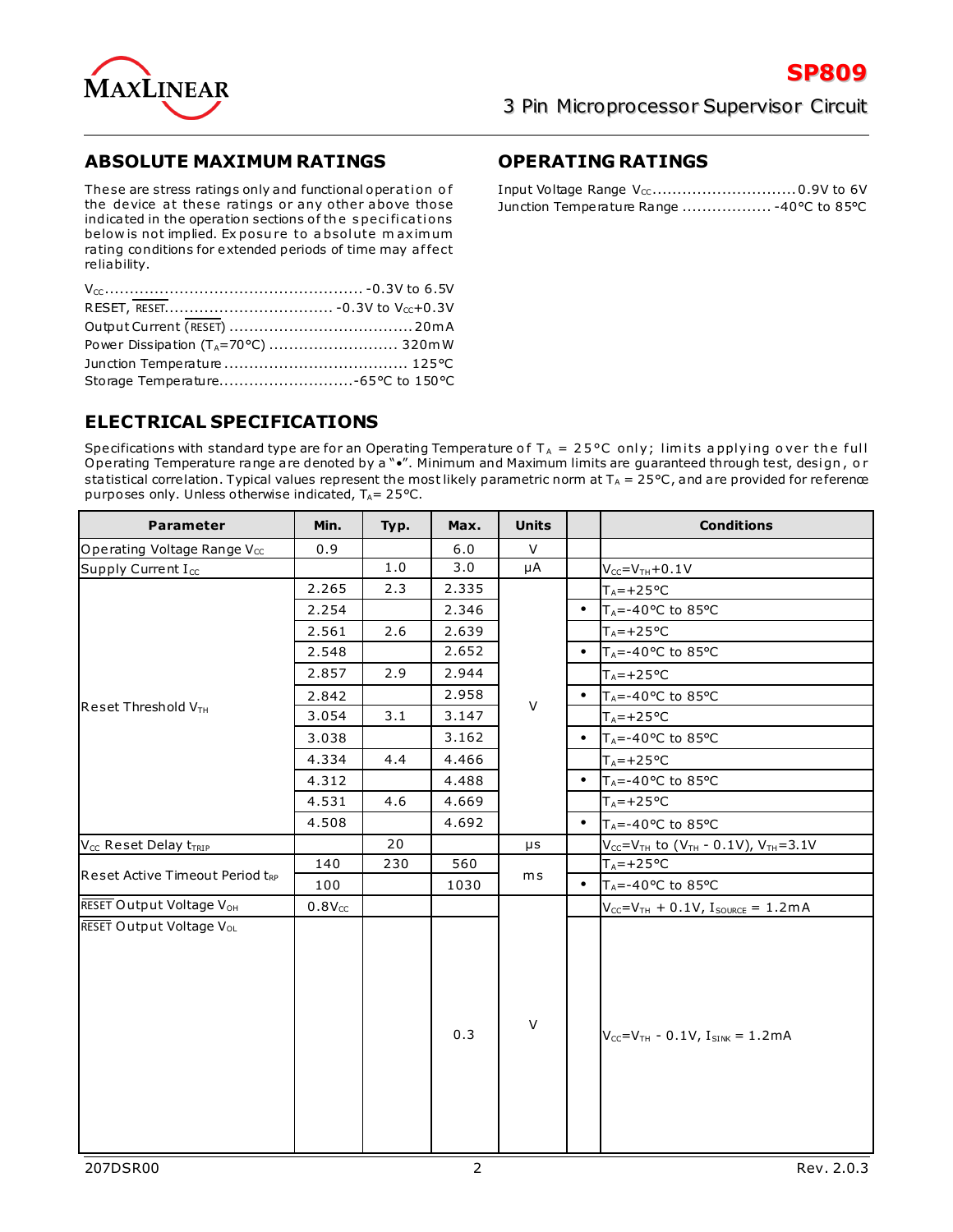

| Parameter | Min. | Typ. | Max. | <b>Units</b> | <b>Conditions</b> |
|-----------|------|------|------|--------------|-------------------|
|           |      |      |      |              |                   |
|           |      |      |      |              |                   |

## **BLOCK DIAGRAM**



Fig. 2: SP809N/SP809 Block Diagram

## **PIN ASSIGNMENT**



Fig. 3: SP809 Pin Assignment

## **PIN DESCRIPTION**

| <b>Pin Number</b><br><b>Name</b><br><b>Description</b> |  |
|--------------------------------------------------------|--|
|--------------------------------------------------------|--|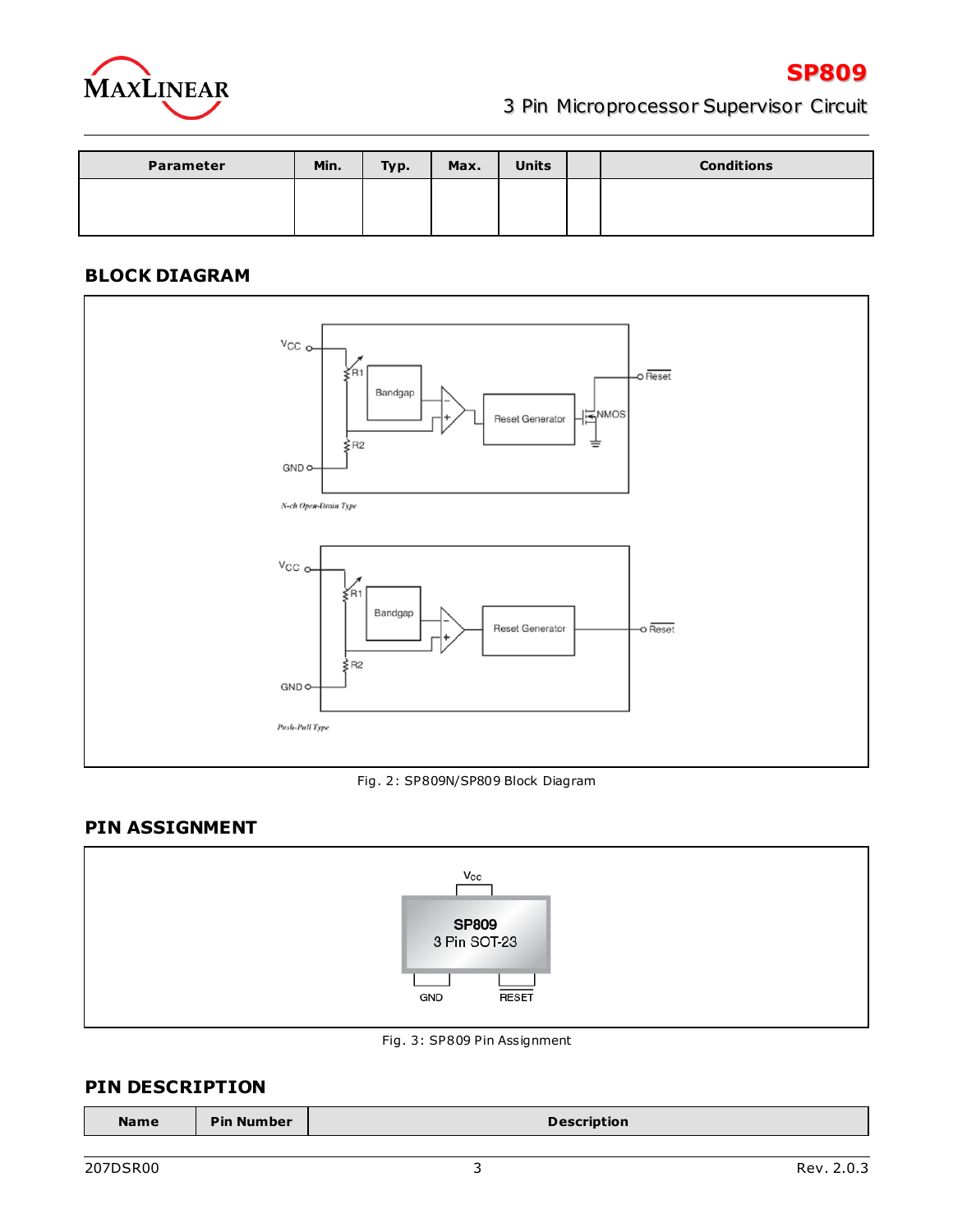

| <b>Name</b>  | <b>Pin Number</b> | <b>Description</b>                                                                         |
|--------------|-------------------|--------------------------------------------------------------------------------------------|
| <b>GND</b>   |                   | Ground Signal                                                                              |
| <b>RESET</b> |                   | Active Low Output Pin.<br>RESET Output remains high while VCC is below the reset threshold |
| $V_{CC}$     |                   | Supply Voltage                                                                             |

## **ORDERING INFORMATION**

| <b>Part Number</b>  | <b>Operating Temperature Range</b> | Lead-Free | Package | <b>Packing Method</b> |
|---------------------|------------------------------------|-----------|---------|-----------------------|
| SP809EK-L-2-3/TR    |                                    |           |         |                       |
| SP809EK-L-2-6/TR    | -40°C≤T⊿≤+85°C                     | Yes       | SOT23-3 | Tape & Reel           |
| SP809EK-L-2-9/TR    |                                    |           |         |                       |
| $SPS09NEK-L-3-1/TR$ |                                    |           |         |                       |

**NOTE**: For the m ost up-to-date ordering information and additional information on environmental ra ting, go to www.m axlinear.com/SP809.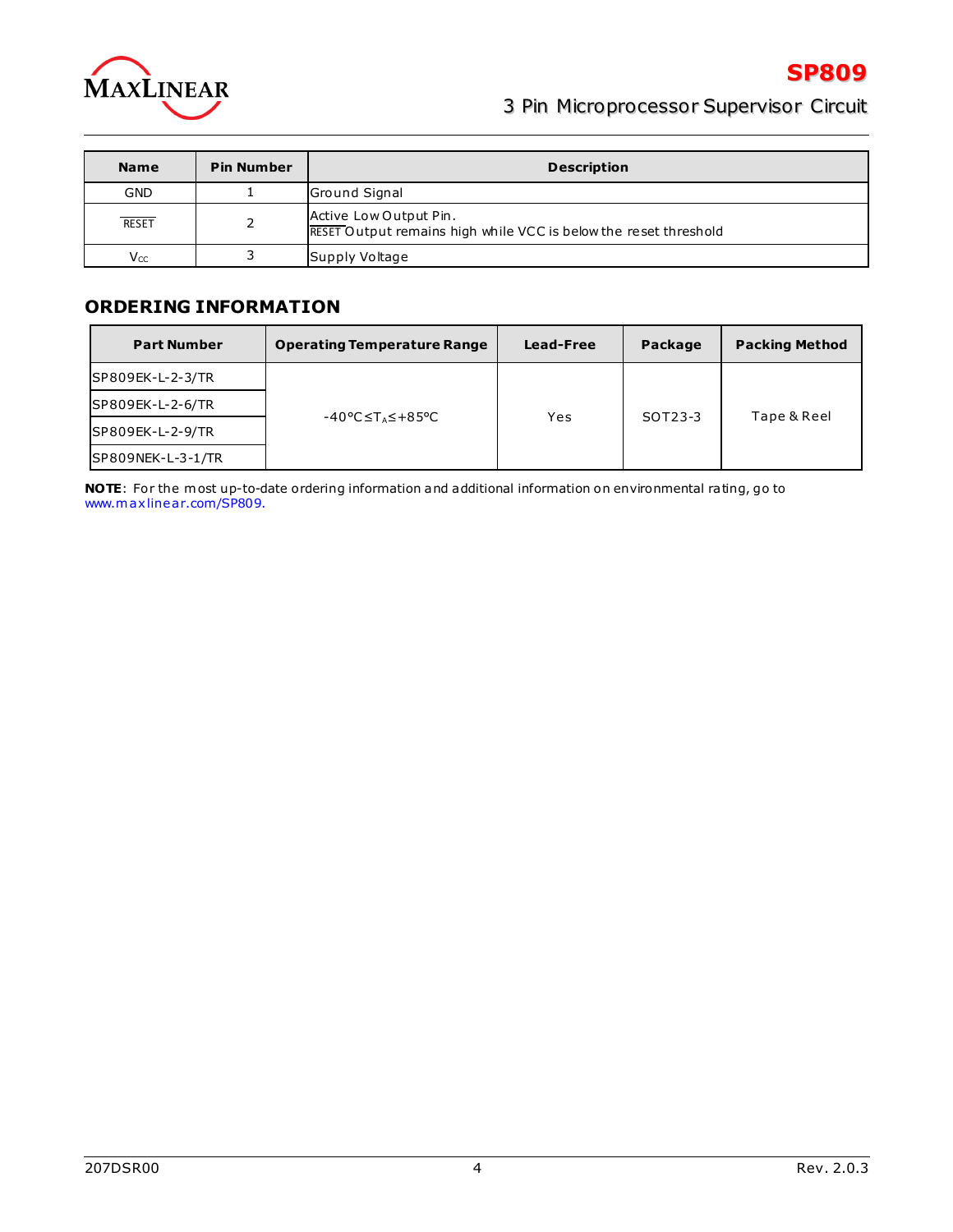

## **TYPICAL PERFORMANCE CHARACTERISTICS**

All data taken at  $T_A = 25$ °C, unless otherwise specified - Schematic and BOM from Application Information section of this da tasheet.





Fig. 6: Power-Down Reset Delay versus Temperature Fig. 7: Power-Down Reset Delay versus Temperature



Fig. 8: Norm alized Reset Threshold versus Temperature Fig. 9: Power-Up Reset Time-out versus Tempera ture



Fig. 4: Supply Current versus Temperature Fig. 5: Power-Down Reset Delay versus Temperature



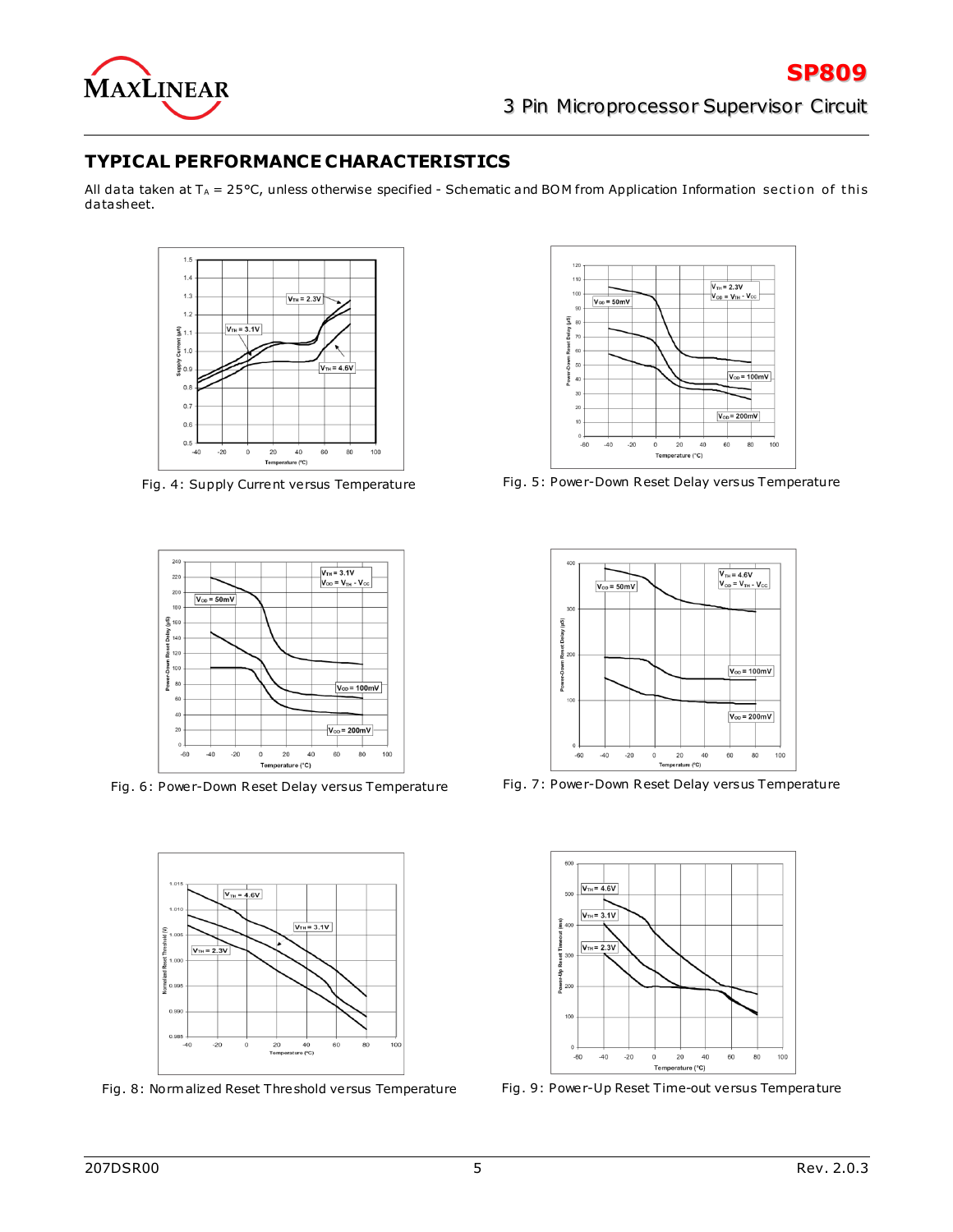

## **THEORY OF OPERATION**

μP will be activated at a valid reset state. These µP supervisory circuits assert reset to prevent code execution errors during powerup, power-down, or brownout conditions.

Reset is guaranteed to be a logic low for  $V_{TH} > V_{CC} > 0.9V$ . Once  $V_{CC}$  exceeded the reset threshold, an internal timer keeps RESET low for the reset timeout period; after this interval, RESET goes high.

If a brownout condition occurs ( $V_{CC}$  drops below the reset threshold), RESET goes low. Any time  $V_{CC}$  goes below the reset threshold, the internal timer resets to zero, and RESET goes low. The internal timer is activated after  $V_{CC}$  returns above the reset threshold, and RESET remains low for the reset timeout period.

#### **BENEFIT OF HIGHLY ACCURATE RESET THRESHOLD**

SP809 with specified voltage as 5V±10% or  $3V\pm10\%$  are ideal for systems using a  $5V\pm5\%$ 

## 3 Pin Microprocessor Supervisor Circuit

or 3V±5% power supply. The reset is guaranteed to assert after the power supply falls below the minimum specified operating voltage range of the system ICs. The pretrimmed thresholds are reducing the range over which an undesirable reset may occur.



Fig. 10: Timing Waveforms

## **APPLICATION INFORMATION**

## **NEGATIVE GOING V<sub>CC</sub> TRANSIENTS**

In addition to issuing a reset to the µP during power-up, power-down, and brownout<br>conditions, SP809 series are relatively SP809 series are relatively resistant to short-duration negative-going  $Vcc$ transient.

#### **ENSURING A VALID RESET OUTPUT DOWN**  $TO$   $V_{cc}=0$

When  $V_{CC}$  falls below 0.9V, SP809 RESET output no longer sinks current; it becomes an open circuit. In this case, high-impedance CMOS logic inputs connecting to RESET can drift to undetermined voltages. Therefore, SP809 with CMOS is perfect for most applications of  $V_{CC}$ down to 0.9V.

However in applications where RESET must be valid down to 0V, adding a pull-down resistor to RESET causes any leakage currents to flow to ground, holding RESET low.

## **INTERFACING TO µP WITH BIDIRECTIONAL RESET PINS**

The RESET output on the SP809N is open drain, this device interfaces easily with μPs that have bidirectional reset pins. Connecting the μP supervisor's RESET output directly to the microcontroller's RESET pin with a single pullup resistor allows either device to assert reset.

## **TEST CIRCUIT**



Fig. 11: Test Circuit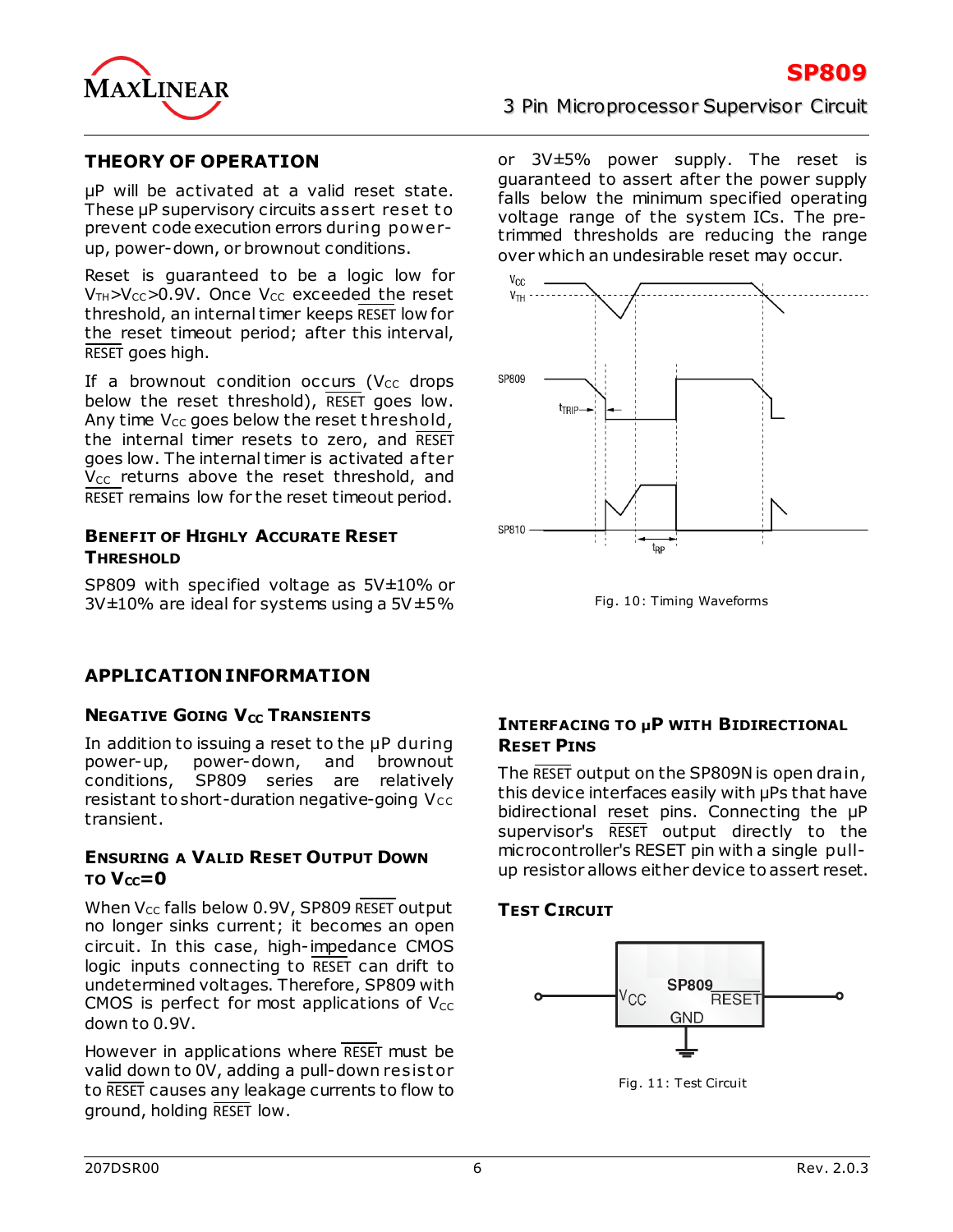

**SP809**

#### **PACKAGE SPECIFICATION**

#### **3-PIN SOT23**



**TOP VIEW** 



SIDE VIEW - 1

|                                                                               |                          | $SOT-23$    |                          |             |  |  |  |
|-------------------------------------------------------------------------------|--------------------------|-------------|--------------------------|-------------|--|--|--|
|                                                                               |                          | MM          | <b>INCH</b>              |             |  |  |  |
| or-case <to< th=""><th>MIN.</th><th>MAX.</th><th>MIN.</th><th>MAX.</th></to<> | MIN.                     | MAX.        | MIN.                     | MAX.        |  |  |  |
| A                                                                             |                          | 1.45        |                          | 0.0571      |  |  |  |
| A <sub>1</sub>                                                                | 0.00                     | 0.15        | 0.0000                   | 0.0059      |  |  |  |
| A2                                                                            | 0.90                     | 1.30        | 0.0354                   | 0.0512      |  |  |  |
| þ                                                                             | 0.30                     | 0.50        | 0.0118                   | 0.0197      |  |  |  |
| C                                                                             | 0.08                     | 0.22        | 0.0031                   | 0.0087      |  |  |  |
| D                                                                             | 2.80                     | 3.00        | 0.1102                   | 0.1181      |  |  |  |
| E                                                                             | 2.60                     | 3.00        | 0.1024                   | 0.1181      |  |  |  |
| E1                                                                            | 1.50                     | 1.70        | 0.0591                   | 0.0669      |  |  |  |
| e                                                                             | 0.87                     | 1.03        | 0.0343                   | 0.0406      |  |  |  |
| e1                                                                            | 1.82                     | 1.98        | 0.0717                   | 0.0780      |  |  |  |
| L                                                                             | 0.30                     | 0.60        | 0.0118                   | 0.0236      |  |  |  |
| L1                                                                            | 0.50                     | 0.80        | 0.0197                   | 0.0315      |  |  |  |
| L2                                                                            |                          | 0.25 BSC    |                          | 0.0098 BSC  |  |  |  |
| R                                                                             | 0.10                     |             | 0.0039                   |             |  |  |  |
| R1                                                                            | 0.10                     | 0.25        | 0.0039                   | 0.0098      |  |  |  |
| $\theta$                                                                      | $0^*$                    | $8^{\circ}$ | $O^*$                    | $8^{\circ}$ |  |  |  |
| $\theta$ 1                                                                    | $5^{\circ}$              | $15*$       | $5^{\circ}$              | 15"         |  |  |  |
| $\theta$ 2                                                                    | 5.                       | 15"         | 5.                       | 15"         |  |  |  |
| $\mathsf{t}$                                                                  | $\overline{\phantom{m}}$ | 0.15        | $\overline{\phantom{a}}$ | 0.0059      |  |  |  |
| h                                                                             | ÷                        | 0.25        | $\equiv$                 | 0.0098      |  |  |  |

**TERMINAL DETAILS** 



SIDE VIEW - 2

1. Refer to Jedec MO-178

2. Dimension "D" does not include mold flash, protrusions or gate burrs.

Mold flash, protrusion or gate burrs shall not exceed 10mils per side.

3. Dimension "E1" does not include inter-lead flash or protursions.

4. All dimensions are milimeters.

Drawing No.: POD - 00000162 Revision: A